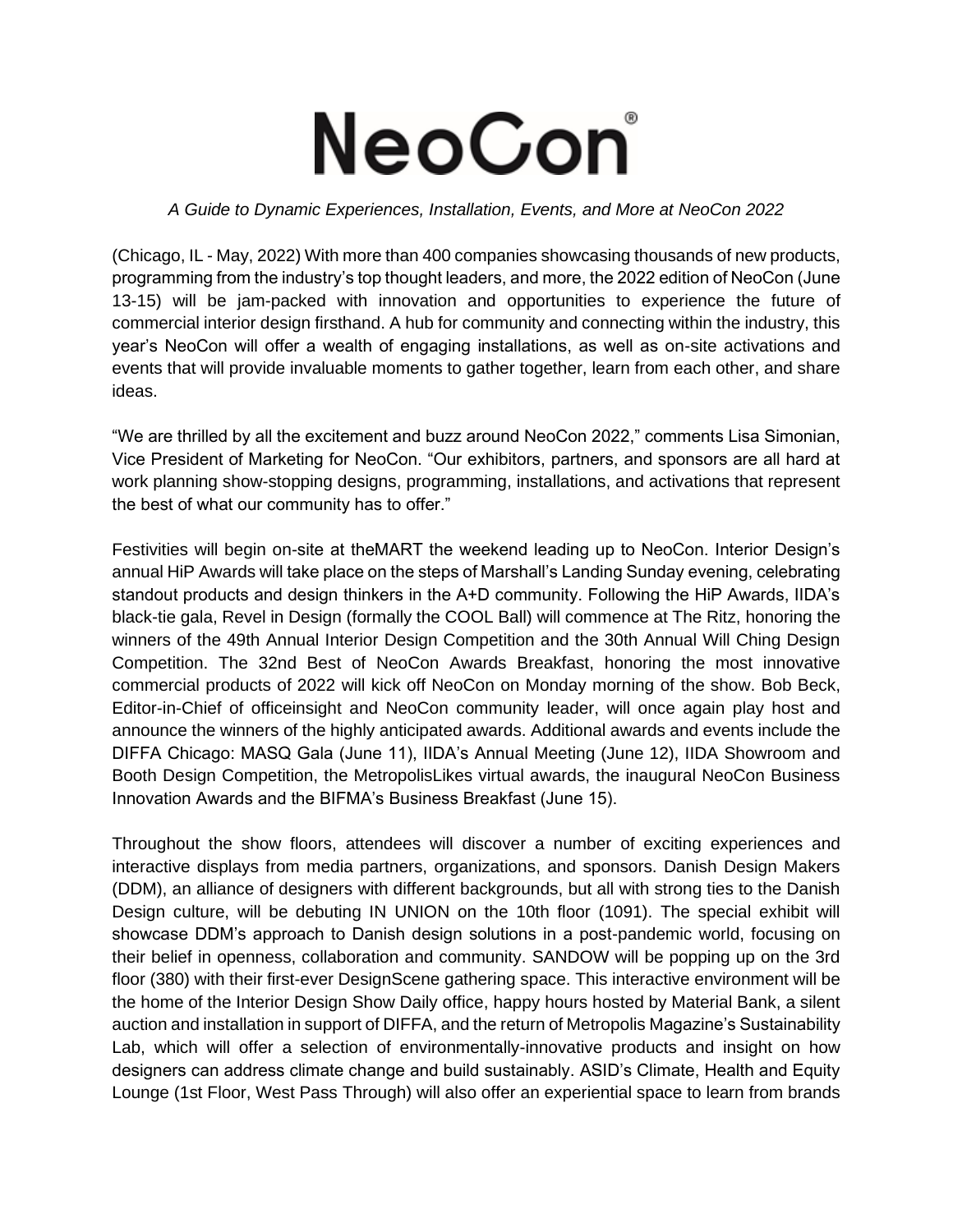that are minimizing their impact and finding ways to slow the impact of climate change. Interiors + Sources (i+s) will present their Trend Futures pop-up, an exploratory exhibit curated by trend forecaster and design entrepreneur Stacy Garcia on the 10th floor (10-109). Garcia will offer insight into the colors, patterns, textures, and technologies that are shaping the future of design as well as an insider 101 into nonfungible tokens (NFTs) and their growing role in the design industry and beyond. For every visitor in the space, \$1 will go to IIDA's Design Your World student program.

During NeoCon, Art on theMART, the largest permanent digital art projection in the world, will feature a special schedule of two works running on the facade of theMART nightly at 9pm and 9:30pm June 11 through June 15. New work from acclaimed American artist and NeoCon keynote Nick Cave features completely original footage together with remastered content from Cave's original film Drive-By (2011). "Chicago Design Through the Decades," a collaboration with the University of Illinois Chicago (UIC), Columbia College Chicago, and the Chicago Design Archive (CDA), will celebrate the last 100 years of Chicago design.

Participating exhibitors will also showcase interactive installations across public spaces throughout theMART, offering attendees areas to connect, commune, and recharge. These include Mohawk Group's Lichen Community calming carpet installation (Kinzie/Wells Interior Entrance), SnapCab's Workspace pod pop-up (1st floor Center Passthrough), a Haworth brand exhibit, designed by Studio Urquiola ( $1<sup>st</sup>$  floor South Lobby), Framery's Framery One, the firstever connected, soundproof meeting pod (1st floor North Central Corridor), NOOK's Back on Parade privacy bubbles (6th floor, 6000 aisle), and Zenbooth's Connections Café with interactive activities to help you connect and network in meaningful ways (7<sup>th</sup> floor Café). Outside theMART will be several community-focused spaces for attendees to gather for meetings or to unwind with a cocktail at the end of the busy day, including KFI Studios' unveiling of the Juna Outdoor Collection at the exterior Kinzie/Wells Entrance and the return of the River Park, an urban boardwalk along the river with a variety of social spaces, presented by Haworth.

Full show details and access to registration are available at neocon.com. For showroom, exhibitor, and general NeoCon news, images, and real-time information, follow NeoCon on[:](https://www.facebook.com/neoconshows/?ref=br_rs) [Facebook](https://www.facebook.com/neoconshows/?ref=br_rs) [\(@NeoConShows\)](https://www.facebook.com/neoconshows/)[,](https://twitter.com/neocon_shows?lang=en) [Twitter](https://twitter.com/neocon_shows?lang=en) [\(@NeoCon\\_Shows\)](https://twitter.com/neocon_shows?lang=en), an[d](https://www.instagram.com/neocon_shows/?hl=en) [Instagram](https://www.instagram.com/neocon_shows/?hl=en) [\(@NeoCon\\_Shows\)](https://www.instagram.com/neocon_shows/?hl=en).

Media Contacts: Novità Communications [Alexandra Zwicky](mailto:alexandra@novitapr.com) / [Danielle McWilliams](mailto:danielle@novitapr.com) / [Emma Reuland](mailto:emma@novitapr.com) / [Katie Fosdick](mailto:katiefosdick@novitapr.com)

# # #

**About NeoCon:** NeoCon is the world's leading platform and most important event for the commercial interiors industry, held each year at theMART in Chicago. Since launching in 1969, NeoCon has served as the annual gathering place for the commercial design world's manufacturers, dealers, architects, designers, end-users, design organizations and media. The three-day event showcases game-changing products and services from close to 500 leading and emerging companies—providing unparalleled access to the latest and most innovative solutions.